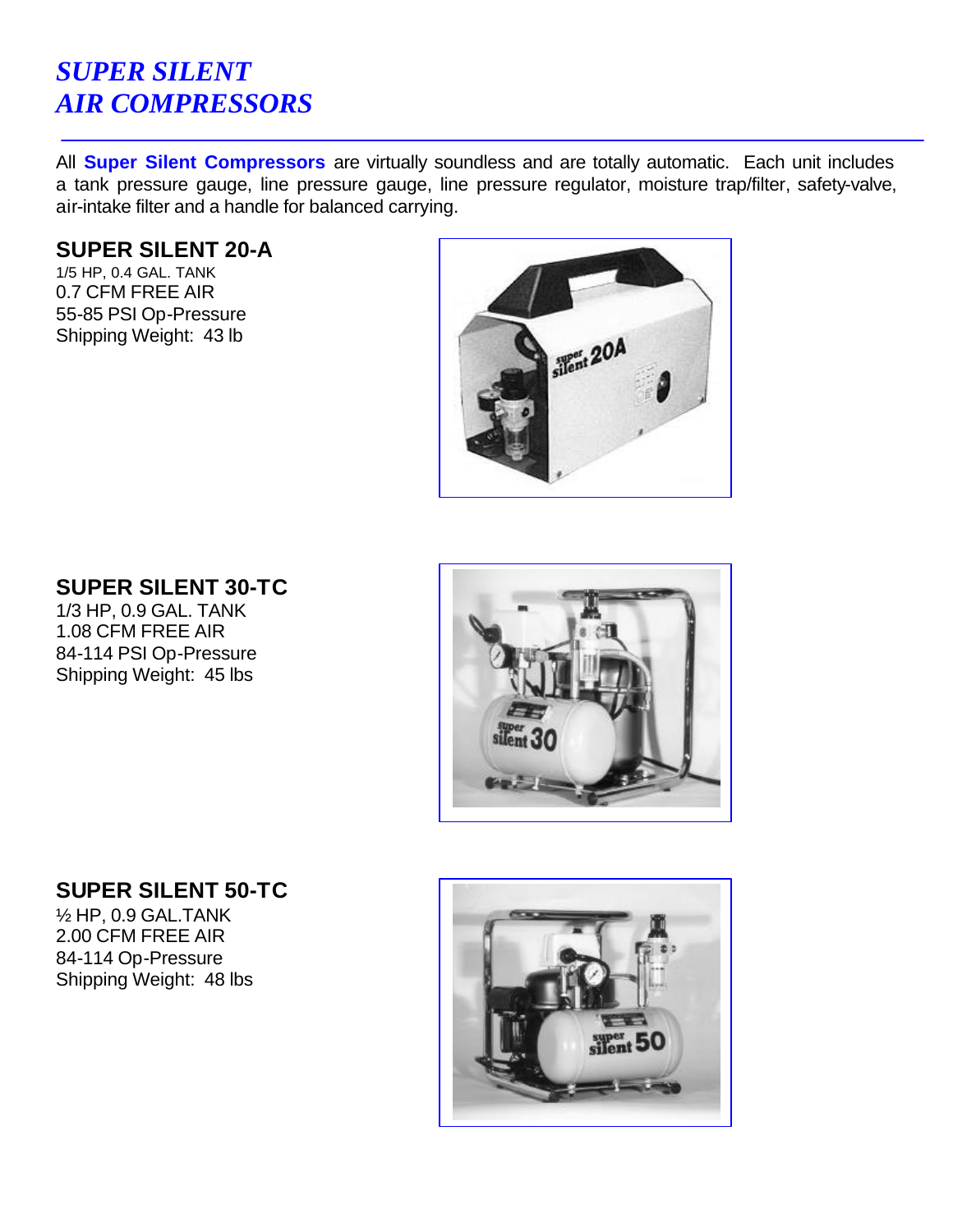## **PARTS LIST OF THE "SUPER SILENT" SERIES**

| PART#                 | <b>PART DESCRIPTION</b>                      | <b>PART#</b>      | <b>PART DESCRIPTION</b>                                          |
|-----------------------|----------------------------------------------|-------------------|------------------------------------------------------------------|
| C0001                 | Gasket Intake-Valve E59                      | C0054             | Gasket Exhaust-Valve E88                                         |
| <b>C0002</b>          | Valve Plate cpl. E59                         | C0055             | Relay Starting 230V E88                                          |
| C0003                 | Gasket Exhaust-Valve E59                     | C0056             | Overload Protector 230V E88                                      |
| <b>C0004</b>          | Clip for Terminal Bloc                       | <b>C0058</b>      | Closing Band AE 2415                                             |
| <b>C0007</b>          | <b>Cover to Terminal Bloc</b>                | C0063             | Fitting L M1/4"-F1/8"                                            |
| <b>C0008</b>          | Overload Protector 230V E59                  | C0065             | Fitting L-rotating M1/4"x6,3mm                                   |
| C0009                 | Relay Starting 230V E59                      | C0066             | Cover 20-A                                                       |
| C <sub>0011</sub>     | Filter Air-Intake                            | C0067             | Bolt TE M8x35mm UNI 5739                                         |
| C0013                 | Pump Compressor E59 230V                     | <b>C0068</b>      | Power Cord 230V Euro-Plug                                        |
| <b>C0014</b>          | Oil Level Indicator 3/8" Plastic             | C0073             | Hose Air M1/8"xF1/4" 235mm                                       |
| C0021                 | Drain Cock M1/8"                             | C0076             | Fitting L M1/4"-F1/4"                                            |
| C0022                 | Hose Air 20-A M1/8" 190mm                    | <b>C0080</b>      | Pump Compressor 230V E88                                         |
| C0023                 | Clamp Hose                                   | <b>C0088</b>      | Gauge Pressure 1/8" rear                                         |
| C0024                 | Plug for Oilfill                             | C0089             | Fitting M1/4"-M1/4" 95mm                                         |
| C0025                 | <b>Gasket Housing</b>                        | C0091             | Cable Electric 230V 500mm                                        |
| C0026                 | Gauge Pressure M1/8"-side 10 Bar d=40mm      | C0093             | Cover for Terminal Bloc                                          |
| <b>C0028</b>          | Fitting M1/4"-M1/4"                          | <b>C0100</b>      | Washer 8,4x16x1,5mm UNI 6592 ZB                                  |
| <b>C0030</b>          | Closing Band E59 and E88                     | C0105             | Bolt M8x30mm                                                     |
| C0033                 | Screw 6,3x16mm Slotted Cheese Head           | <b>C0108</b>      | <b>Terminal Bloc</b>                                             |
| C0034                 | <b>Strain Relief</b>                         | C0114             | <b>Nut M8 UNI 5589</b>                                           |
| <b>C0040</b>          | Fitting Reduction M1/4"-F1/8"                | <b>C0120</b>      | Washer flat d=8x24mm UNI 6593                                    |
| C0043                 | Bolt M6x10mm DIN 934                         | C0121             | <b>Bracket for Capacitor</b>                                     |
| <b>C0044</b>          | Handle L=135mm Mod. 1080                     | C0122             | Capacitor 230V 53-64 MFD AE 2415                                 |
| <b>C0046</b>          | Valve Check M1/8"-F1/8"                      | C0123             | Overload Protector 230V AE 2415                                  |
| C0047                 | Fitting M5-d=6mm                             | C0124             | Valve Safety 8 Bar M1/4"                                         |
| <b>C0048</b>          | Switch Pressure 4-P 115V/230V MDR 2/11       | C0125             | Relay Starting 230V AE 2415                                      |
| C0048-2               | Switch Pressure for 20-A                     | C0127             | <b>Clip for Terminal Bloc</b>                                    |
| C0049                 | Plug $1/4$ "                                 | <b>C0128</b>      | Gasket Intake-Valve AE 2415                                      |
| C0051                 | Hose Nylon 6/4mm                             | C0129             | Valve Plate cpl. AE 2415                                         |
| C0052                 | Gasket Intake-Valve E88                      | <b>C0130</b>      | Gasket Exhaust-Valve AE 2415                                     |
| C0053<br>C0147        | Valve Plate cpl. E88                         | C0132<br>C0232    | Bolt                                                             |
|                       | Rubber Foot TC                               |                   | Spring for Overload                                              |
| <b>C0148</b><br>C0149 | Plug for Frame TC<br>Frame / Chassis Tubular | C0233<br>C0234    | Kit Terminal Bloc 230V AE 2415<br>Kit Terminal Bloc 115V AE 2415 |
| <b>C0150</b>          | Fitting L M1/8"xF1/8"                        | C0235             | Pump Compressor 230V AE 2415                                     |
| C0151                 | Fitting M1/4"-M1/4" 60mm                     | C0236             | Pump Compressor 115V AE 2415                                     |
| C0164                 | <b>Filter Regulator WI</b>                   | C <sub>0250</sub> | Pump Compressor 115V E 59                                        |
| $C0164-1$             | Pressure Bowl WI                             | C0340             | Switch Pressure 4-P 115V/230V, MDR 21                            |
| C0164-2               | <b>Filter Element WI</b>                     |                   | EA/11                                                            |
| C0164-4               | <b>Filter Regulator SMC</b>                  | C0349             | Spring for Overload                                              |
| C0164-5               | Pressure Bowl SMC                            | C0358             | Oil-Level Indicator 1/2" Metal Frame                             |
| C0164-6               | Filter Element SMC                           | C0364             | Bolt and Nut for Closing Band                                    |
| C0164-7               | Washer for Filter SMC                        | C0365             | Kit Terminal Bloc E 59230V                                       |
| C0171                 | Kit for Grounding                            | C0373             | Relay Starting 115V E59                                          |
| <b>C0180</b>          | Power Cord 115V American-Plug 2000mm         | C0374             | Overload Protector 115V E59                                      |
| C0202                 | Valve Head Pressure Release                  | C0375             | Kit Terminal Bloc 115V E59                                       |
| C0214                 | Kit Terminal Bloc 230V E88                   | <b>C0415XX</b>    | Tank 20-A                                                        |
| C0215                 | Kit Terminal Bloc 115V E88                   | C0416             | Cable Electric 115V 600mm                                        |
| C0216                 | Overload Protector 115V E88                  | <b>C0421XX</b>    | Tank 3,5lt TC                                                    |
| C0217                 | Relay Starting 115V E88                      | C <sub>0450</sub> | Cable Electric 230V 600mm                                        |
| C0218                 | Pump Compressor 115V E88                     | C <sub>0451</sub> | Cable Electric 115V 600mm                                        |
| C0225                 | Capacitor 115V 145-174MFD AE 2415            | C1236             | Kit Valve Plate E88 cpl. with Gaskets                            |
| C0226                 | Overload Protector 115V AE 2415              | C1237             | Kit Valve Plate E59 cpl. with Gaskets                            |
| C0227                 | Relay Starting 115V AE 2415                  | C <sub>1238</sub> | Kit Valve Plate AE 2415 cpl. with Gaskets                        |
| C0228                 | Kit for Grounding                            | R0153             | Bolt TE M8x25mm                                                  |
| C0230                 | <b>Cover for Terminal Bloc</b>               |                   |                                                                  |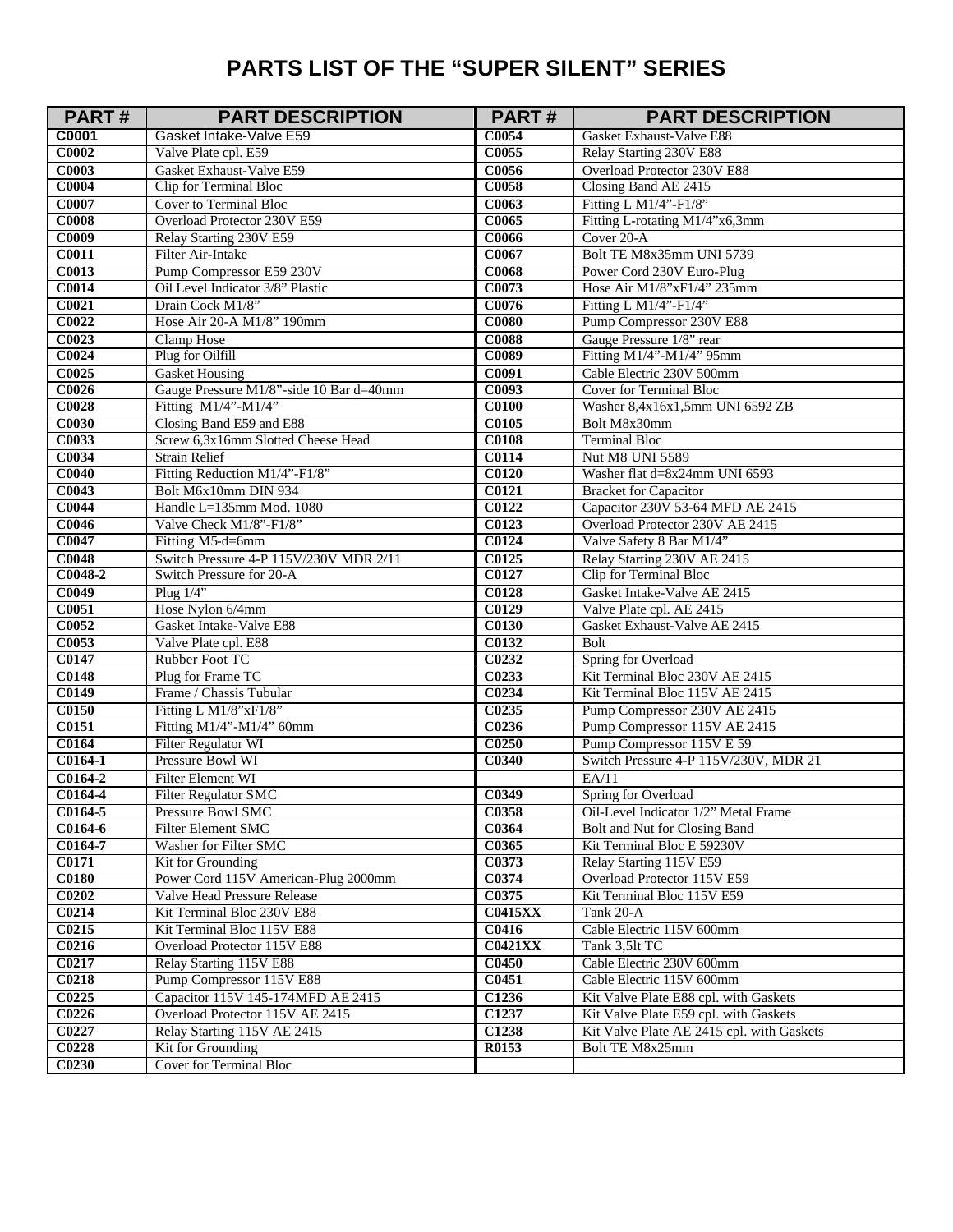#### **EXPLODED VIEW SUPER SILENT 20-A**

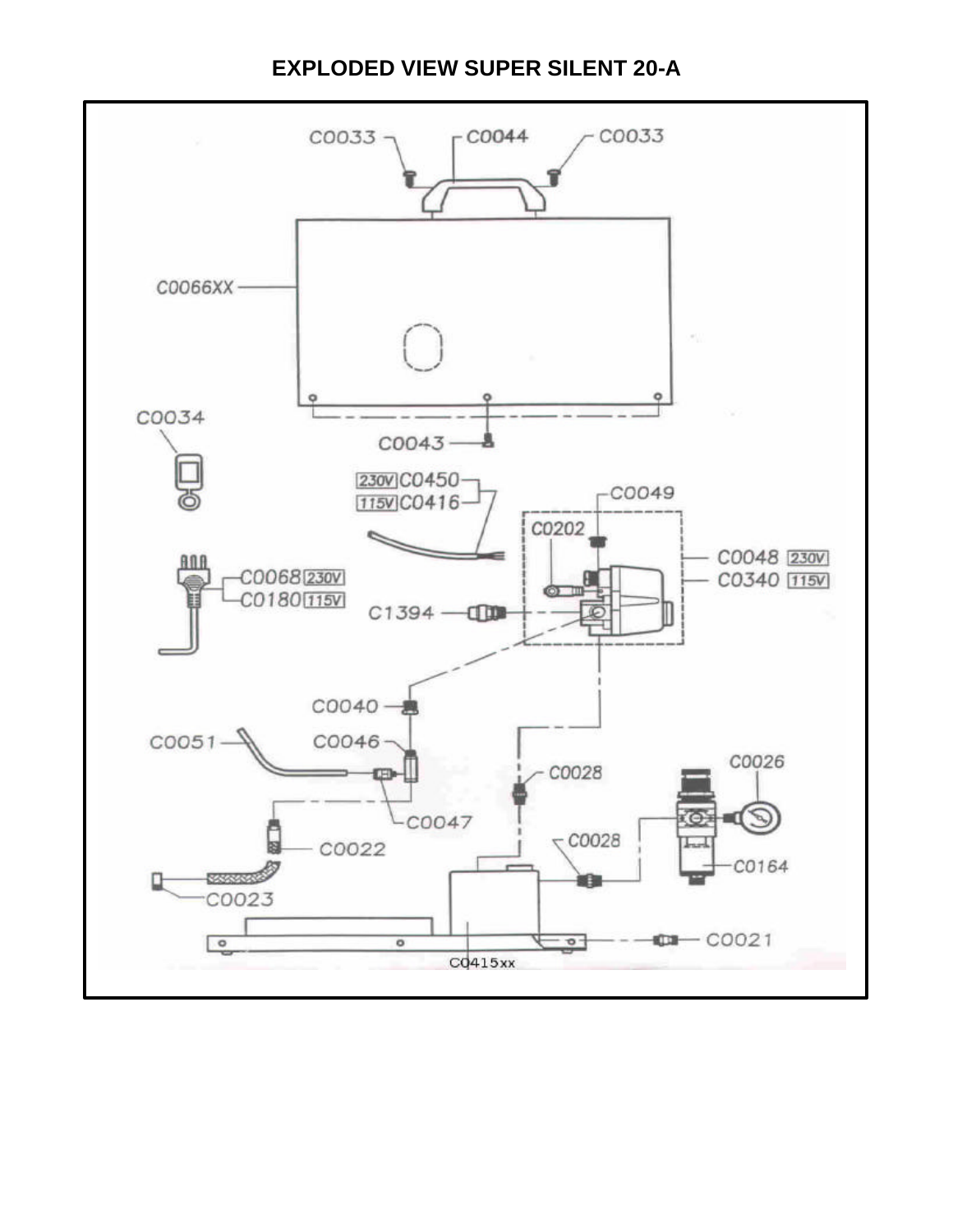#### **EXPLODED VIEW "SUPER SILENT" 20-A MOTOR**

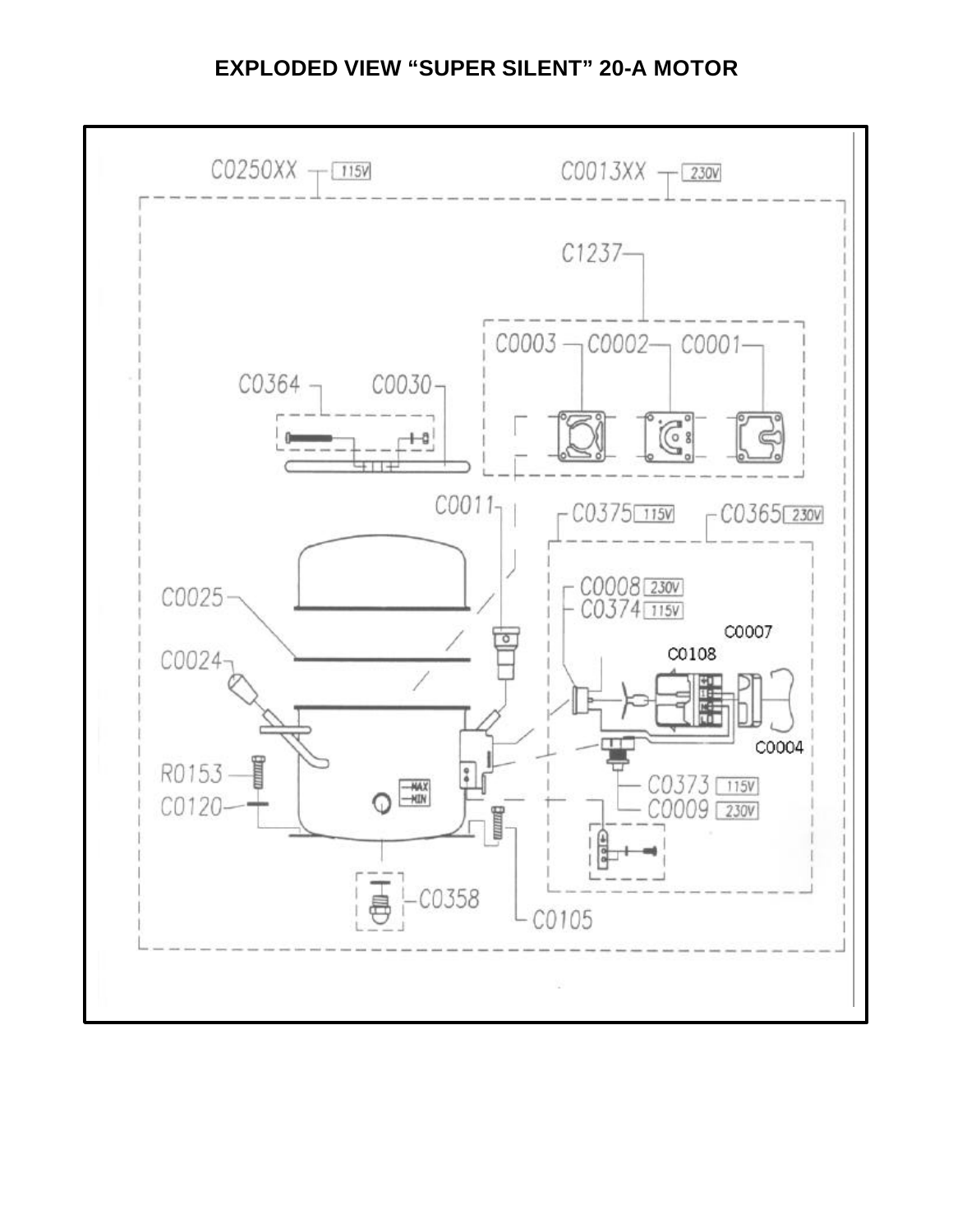#### **EXPLODED VIEW SUPER SILENT 30 TC AND 50 TC**

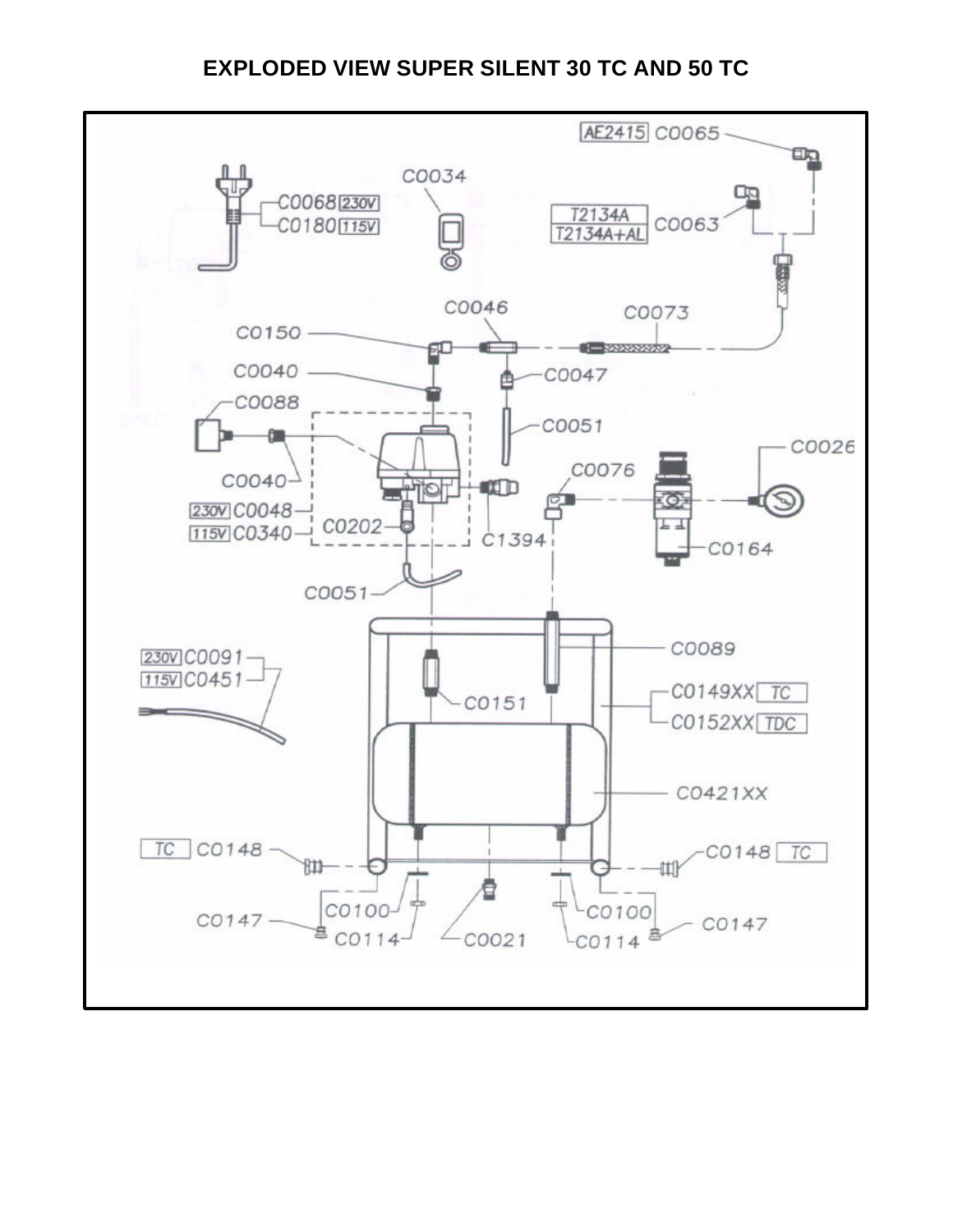#### **EXPLODED VIEW "SUPER SILENT" 30 TC**